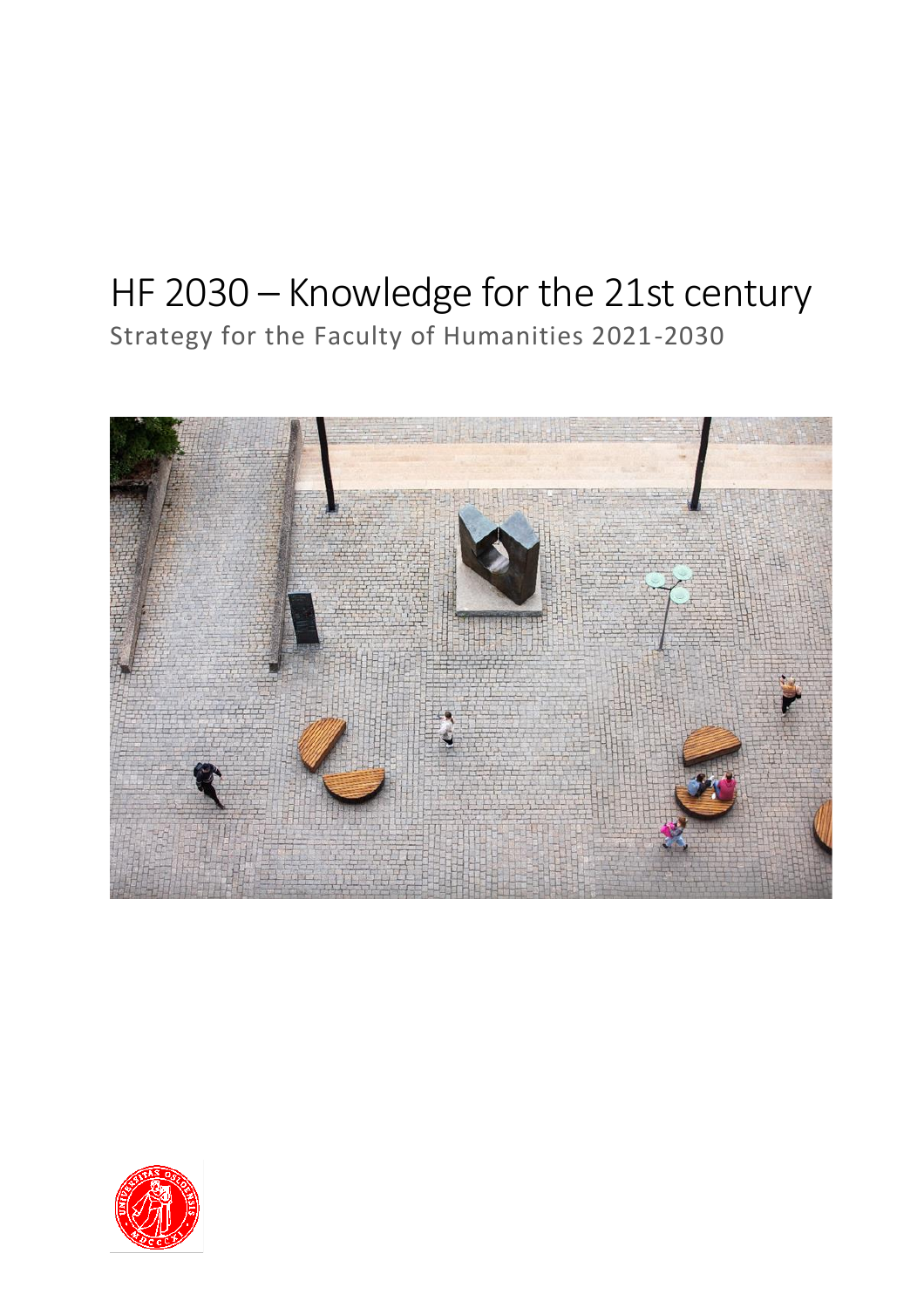# HF 2030 – Knowledge for the 21st century Strategy for the Faculty of Humanities 2021–2030

The Faculty of Humanities' mission is to contribute to critical thinking, new knowledge and insight, and to educate students for a changing world and working life.

The humanities are significant to the University of Oslo and represent a key part of its strength. The Faculty's academic communities have helped shape Norwegian society since the University was founded in 1811, and over the coming decade, the Faculty of Humanities (HF) will continue to be the leading humanities faculty in Norway and among the best in Europe.

Research of high international quality requires solid disciplines characterised by curiositydriven basic research and academic freedom. The Faculty has a strong research profile, and many of the Faculty's academic communities are internationally leading in their field. The Faculty's research strength is rooted in its academic breadth and ensures the quality of our research-based education programmes.

In the next ten-year period, the study programmes must be strengthened. Education of a high international standard requires student-active learning, a focus on the learning environment, integration of students into research, and closer collaboration with partners in society. Our students must be included in a challenging and inspiring academic community.

HF's staff and students contribute knowledge and skills that are of great value to society. This makes HF an appealing place to study and a workplace that attracts highly qualified applicants in all job categories, from both Norway and abroad. The students and staff are the Faculty's most valuable resource, and HF is well placed to set the course for the new strategy period.

During the next decade, HF expects to be challenged by changes in the sector, increased competition for students, and changes in external parameters. Innovative thinking and pioneering work are necessary to retain and strengthen the position the Faculty currently holds. Financial leeway and an organisation that enables interdisciplinary collaboration are prerequisites for achieving the Faculty's goals for its activities.

This strategy focuses on areas where the Faculty wants to make changes over the next ten years. The document provides a direction for HF's priorities going forward. The Faculty of Humanities' strategy 2030 will be implemented through the individual departments' strategies, and through the departments' and the Faculty's annual plans and plans of action.

## Diversity, equal opportunities and organisational culture

*HF is and should remain a major, leading faculty characterised by breadth, generosity and diversity, and a meeting place for people from every part of the world. This is a source of wealth that must be reflected in HF as an organisation, place of study and research*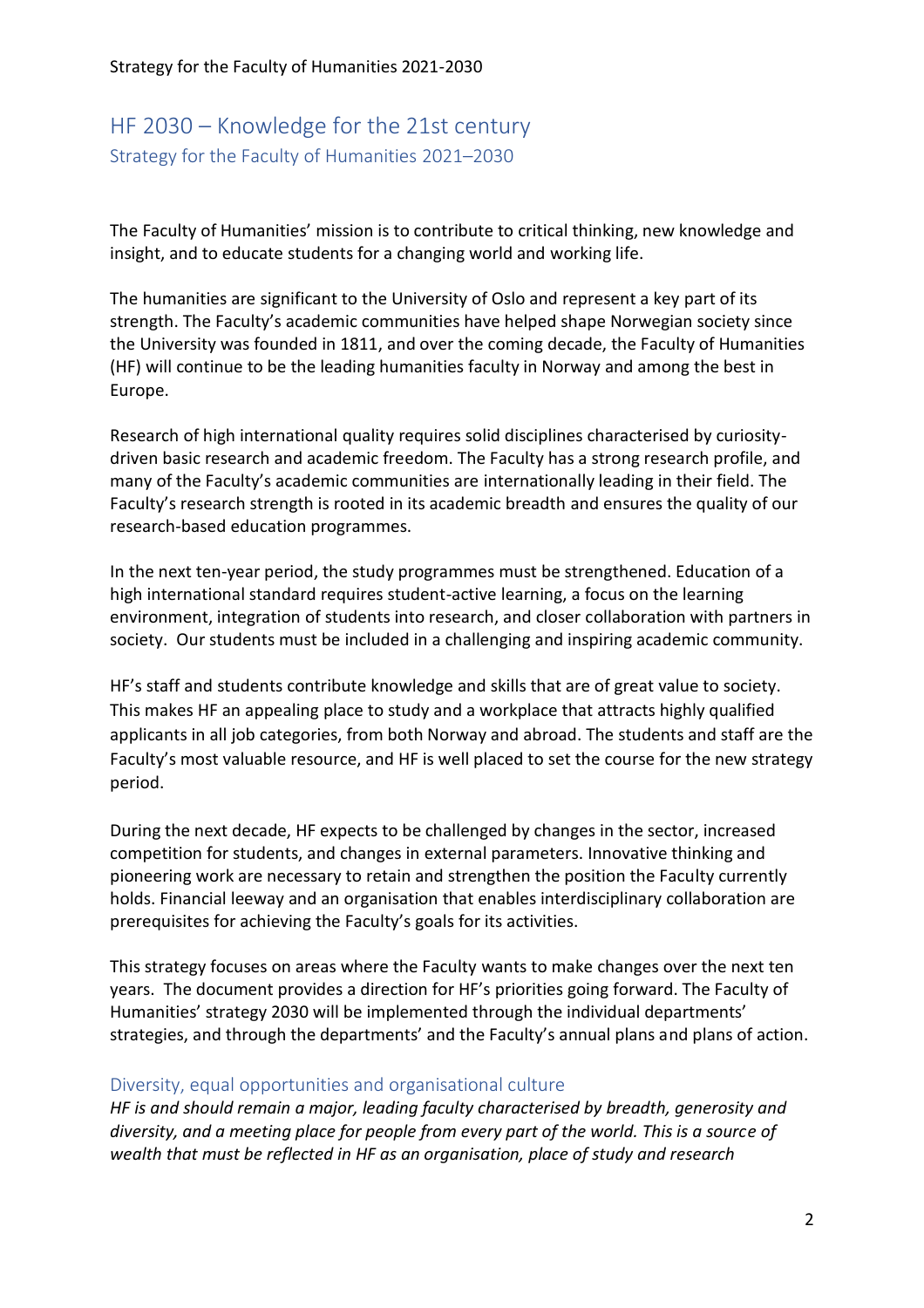# *institution. Representativeness, academic freedom and diversity of opinion are important values for the Faculty and must permeate all its activities.*

Norway is a multicultural society, and Oslo is a multicultural city. HF must be an open and inclusive place for all groups of students, staff and guests, regardless of their gender, sexual orientation, nationality, social background and functional ability. The work to promote equal opportunities and diversity will be followed up in a structured, systematic way. Among other things, HF will seek to achieve a more diverse student population. HF must have an active policy for the integration of foreign employees and for achieving gender balance among the academic staff, including at the professorship level.

A good working environment is a prerequisite for the successful pursuit of academic ambitions. HF's staff and students must experience a good social learning and working environment characterised by co-determination and knowledge sharing. The Faculty's employees shall engage with students such that they feel included as a part of HF and offer teaching methods that promote integration. Opportunities to be involved and participate shall be made visible for employees and students.

HF must contribute to efforts to achieve the climate goals, and to this end, we must change how we work and study. The Faculty must reduce its own greenhouse gas emissions through binding measures related to operations and travel, and shall make arrangements to enable students and staff to make environmentally conscious choices in their studies and work.

# Major societal challenges

*The humanities promote critical reflection in a globalised, multicultural society. The humanistic disciplines have an underexploited potential in contributing to identifying, understanding and resolving the great challenges of our time. HF needs to become better at realising this potential, while also communicating more clearly what the Faculty is already doing.* 

The Faculty's academic breadth and disciplinary strength provide good opportunities for challenge-driven and societally relevant research and education. These opportunities must be seized. HF shall be a key player in identifying, understanding and resolving societal challenges.

The organisation of research, education and administration must enable collaboration that helps address challenges in society. The Faculty will develop collaborative arenas and support interdisciplinary research and education initiatives.

Societally relevant perspectives must be better integrated into existing and new study programmes. This can be achieved through more research-oriented teaching methods and through external collaboration. Students must be made aware of how their competencies are relevant in contributing to understanding, problematizing and resolving societal challenges.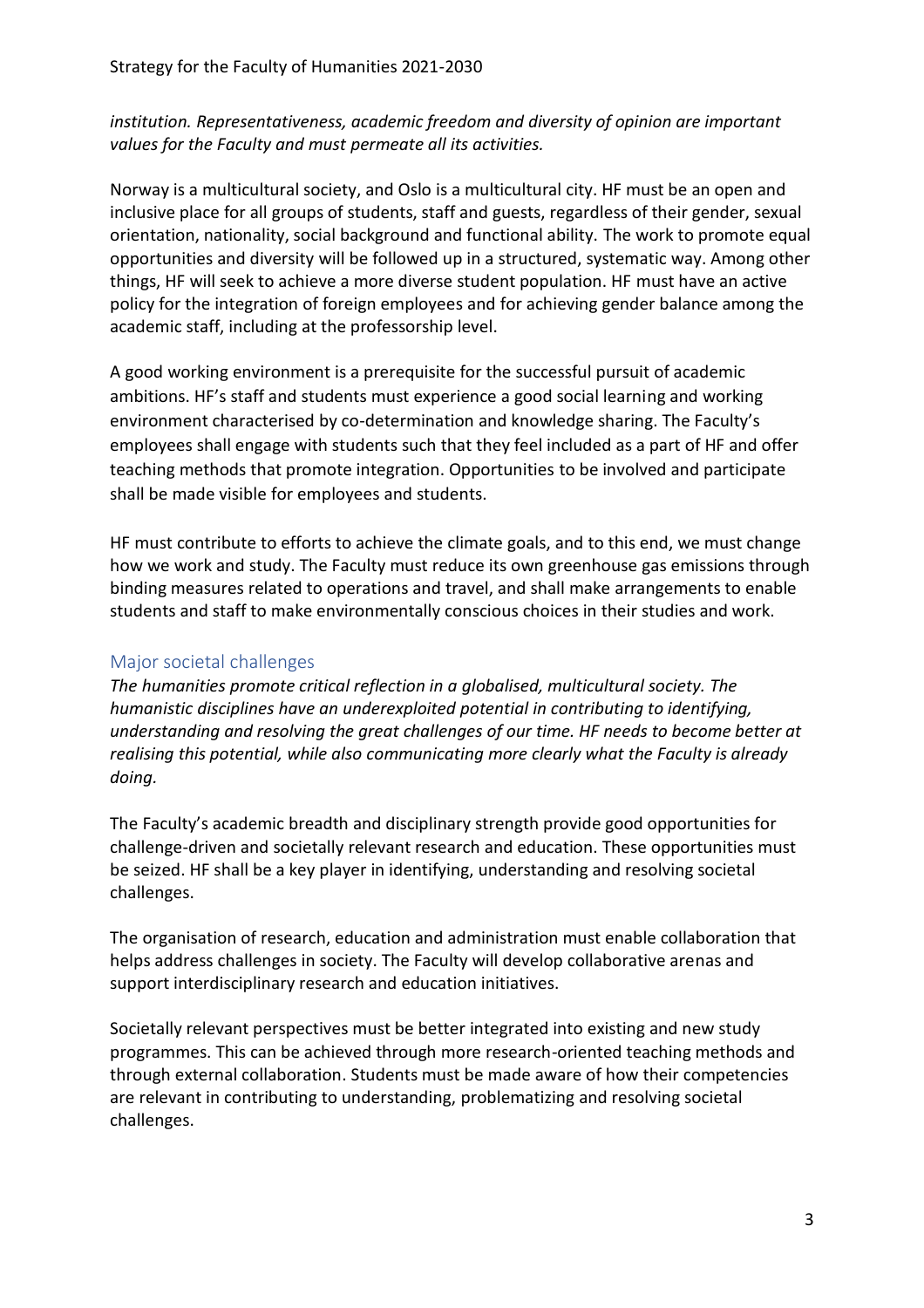The greatest potential for growth in research funding to HF lies in the thematic programmes. The thematic programmes of the Research Council of Norway and in the EU Framework Programme are fully or partially aimed at societal challenges and often require interdisciplinary approaches. HF's research environments shall to a greater extent compete for funding from thematic programmes.

#### **Sustainability**

*The UN Sustainable Development Goals (SDGs) are the point of departure for the Faculty's approach to the concept of sustainability. The Faculty's breadth and international perspectives makes HF particularly well qualified to contribute both to interpreting and defining the SDGs and to achieving them through our research, education and dissemination.*

The climate crisis is a global challenge that HF will contribute to resolving by providing knowledge of the interaction between people, nature and technology. The students must learn about these kinds of complex interactions in order for them to use this knowledge in their future endeavours. The challenge is not only a lack of scientific understanding of climate change; it is also a matter of how people relate to scientific knowledge.

Democracy is under pressure, and HF must be an active contributor to research and education concerning democracy. A better understanding of how knowledge can be used and misused, and how it can motivate people to act, is needed. HF will contribute knowledge concerning how inequality can lead to polarisation and the erosion of trust in society.

While the multicultural reality is enriching it also entails challenges because culture and identity can trigger conflict. HF has a special responsibility to understand and explore contemporary processes of cultural change, locally and globally. Our researchers and candidates shall contribute to a greater understanding of linguistic and cultural complexities, and work for a society that is characterised by tolerance and solidarity, even in situations marked by tensions and contradictions.

HF's unique competence on cultural heritage gives the Faculty a responsibility to ensure that knowledge about majority and minority cultures and languages in Norway is developed and actualized in research and teaching.

#### Societal relevance and engagement

*Expertise in the humanities is necessary for society, and the Faculty must ensure that this knowledge benefits society through the education programmes that are offered. HF is a knowledge-based agenda setter that contributes to debate and knowledge sharing in the general domain through extensive dissemination activities. As a faculty located in the capital, HF must be a visible player in Oslo.* 

In view of the current trend towards growing distrust of research and expertise, new solutions are required. HF will adopt new forms of communication and arenas to disseminate humanistic knowledge. Through contact and collaboration with relevant decision-makers and parties in society, HF must work to ensure that this knowledge is put to use.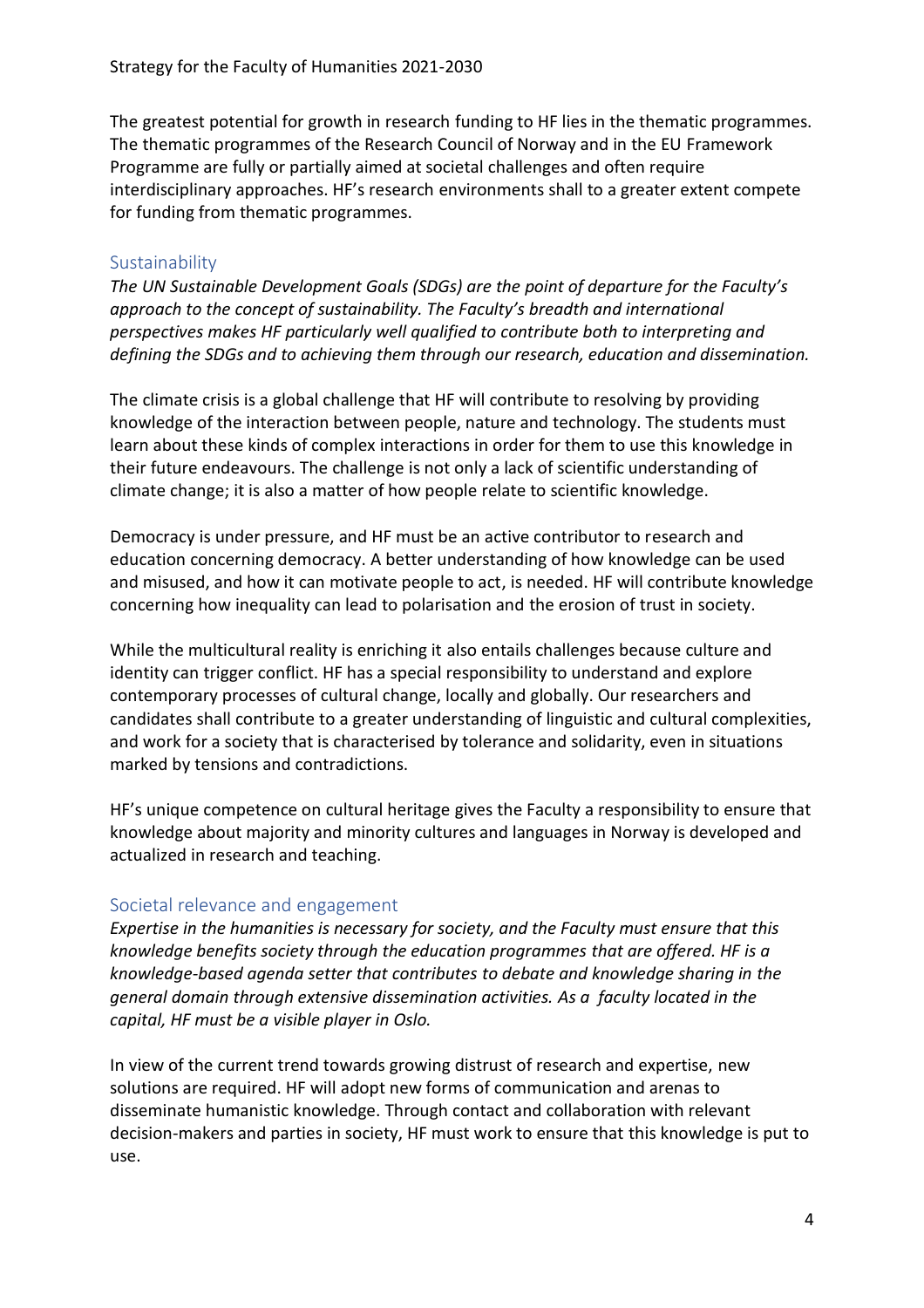HF aims to contribute to promoting inclusion and citizenship. The Faculty will engage in productive dialogue with different groups in society and will, to a greater extent, include citizens in research. This will increase knowledge sharing, provide valuable contributions to research, as well as create opportunities for active involvement of the community.

HF will equip students with skills that they can utilize in a future labour market. Key qualifications are strong academic skills, an ability for critical reflection, context awareness, digital skills, oral and written communication skills, and a capacity for collaboration and creative thinking. The content of the study programmes must ensure that the students achieve these qualifications. Student-active learning methods will help build the students' academic self-confidence and competence.

Through academic collaboration at HF and the University of Oslo, and through collaboration with external parties, HF's education will become even more relevant for society – and the students more aware of their own expertise. Better contact with alumni and potential employers will contribute to showing different career paths for the students and integrate external perspectives into both teaching and the development of study programmes. The students will graduate with strong job application skills, a good network and knowledge that is put to use in society.

In order for HF to offer outstanding education programmes, research and education must be more closely linked. More students will be involved in research and research projects. This will give the students valuable expertise and experience, as well as make the research more relevant. Teaching methods that are connected to the research process shall be developed and used in all HF's study programmes.

Lifelong learning is increasingly defined as part of the Faculty's social mission, and HF will contribute to ensuring that our rapidly changing society has relevant, up-to-date expertise. The Faculty must seize the opportunities that are opening up in the field of continuing and further education and establish study offers that are in demand and relevant. Schools are an important collaboration partner, but HF will also offer continuing and further education to other parts of working life and society. These offers must be aligned with HF's portfolio and must not divert resources away from ordinary teaching. The focus will be on offers that can be developed in parallel with or be integrated into existing education programmes.

## Digitalisation and technology

*The computer-driven society offers new opportunities and places new demands on us as individuals and as a society. It also creates new dilemmas. It is especially in the interaction between man and machine and in the ethical and political perspectives that arise in this interaction that the humanities has its relevance. In the coming years, research methods and courses will be dominated by digitalisation, and the education programmes and administration will become even more digitalised.*

HF has strong technology environments, but needs to become even stronger in this area. The Faculty will make sustainable use of new technology in research and take greater ownership to research that deals with and makes use of technology. This requires the use and development of relevant infrastructures, such as databases and laboratories. HF will